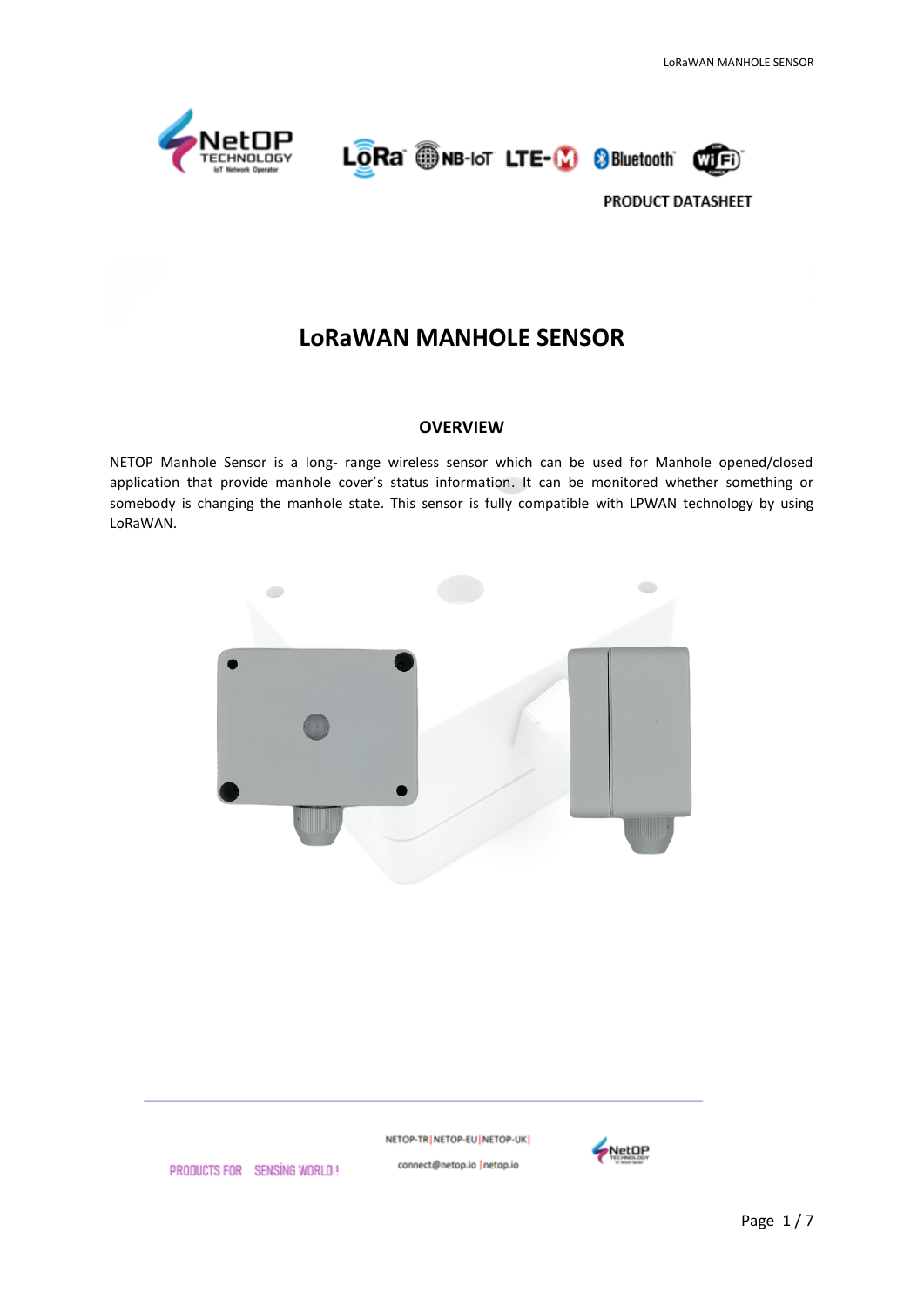





#### **TECHNICAL DRAWING**

#### **Box With Terminal Seal**





SECTION A-A

## **Cover Page**





NETOP-TR | NETOP-EU | NETOP-UK |

connect@netop.io |netop.io



PRODUCTS FOR SENSING WORLD!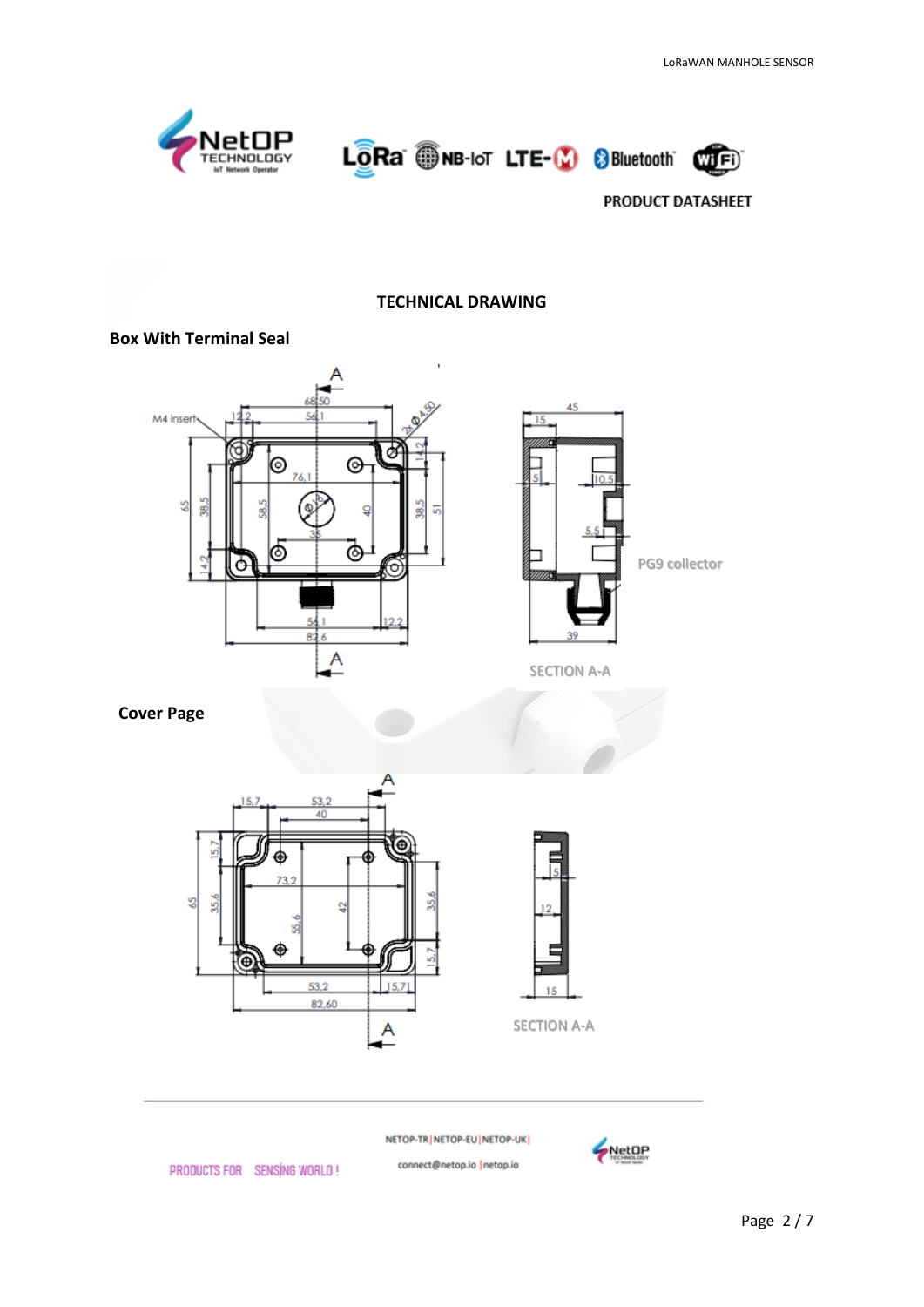





## **KEY FEATURES**

Real Plug & Play Easy to mount & install Compatible with LoRaWAN™ specification Maintenance free Secure communication (AES-128) Ultra -Low Power Consumption Certificate: LoRaWAN™  $\bullet$ 

## **COMMUNICATION SPECS**

Compatible with LoRaWAN Specification 1.0.3

The sensor uses Low Power Wide Area Network-LPWAN technology (LoRa) for connectivity

Compliant with Low and High Frequencies (AS923, AU915, CN470, CN779, EU433, EU868, IN865, KR920, RU864, US915 MHz ISM bands)

Supports High power and Low power LoRa RF applications: - Up to +22 dBm at US915 and AU915, - Up to +14 dBm elsewhere

Ultra -low power consumption. Excellent long-term stability.

170 dB maximum link budget

Radio Performance: High RX sensitivity down to -148 dBm

Full ADR, OTAA and ABP support

Long range wireless data transmission

NETOP-TRINETOP-EUINETOP-UK

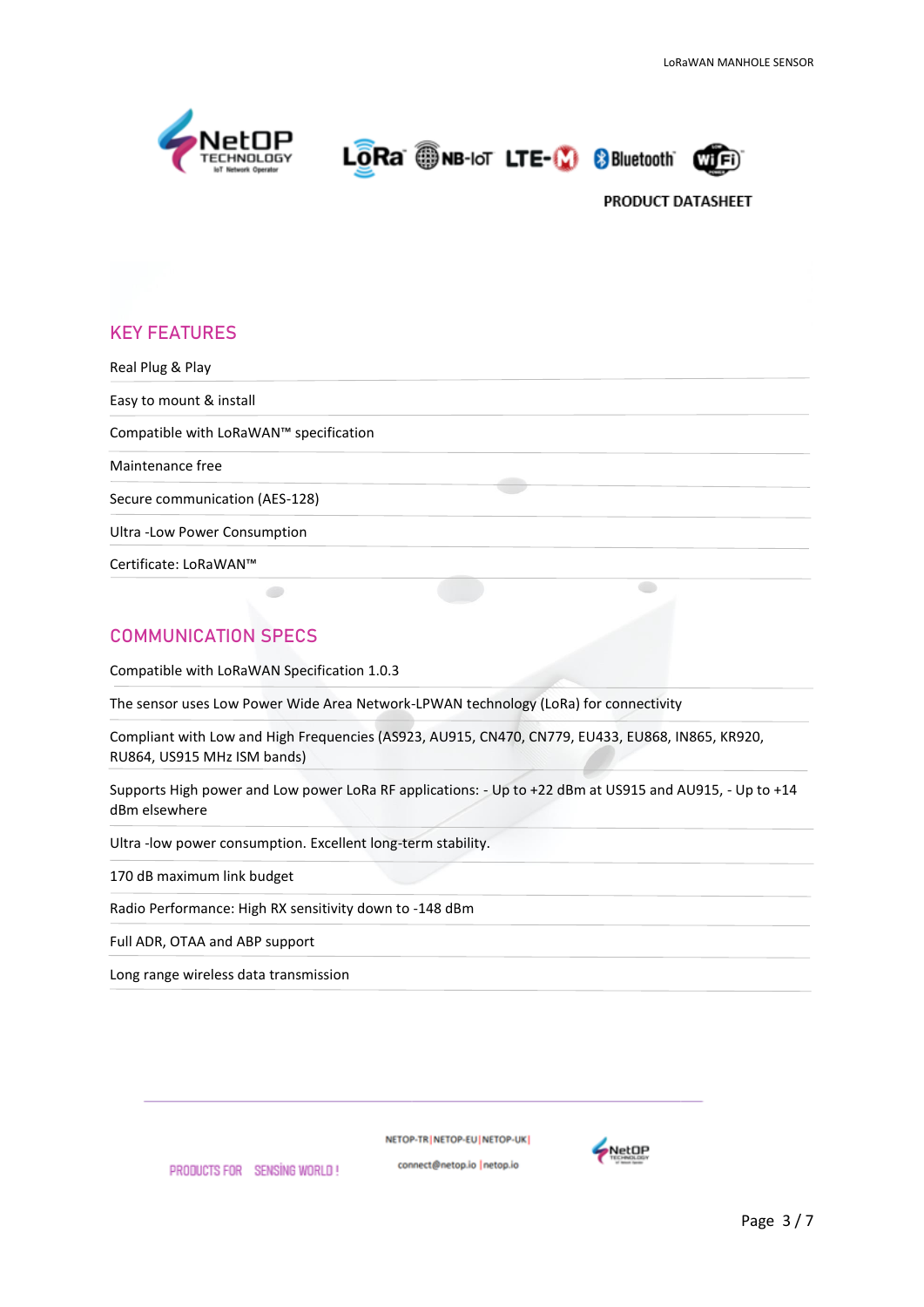





#### **MECHANICS**

Housing: ABS (IP65 or higher)

Dimensions: 82.5 x 65 x 45 mm

Operating Temperature: -40°C to 85°C

#### **POWER SUPLY**

AA Battery 3.6 V Li-SOCI2-Saft LS 14500

#### **INDICATORS**

Status LED (on board)

### **MANHOLE SENSOR SPECIFICATIONS**

Output: Manhole state is on/off

## **CERTIFICATIONS & RELIABILITY**

EN 60950-1;2006/A2:2013

ETSI EN 301 489-17 V3.1.1(2017-02)

EN 55032:2015

NETOP-TR | NETOP-EU | NETOP-UK |

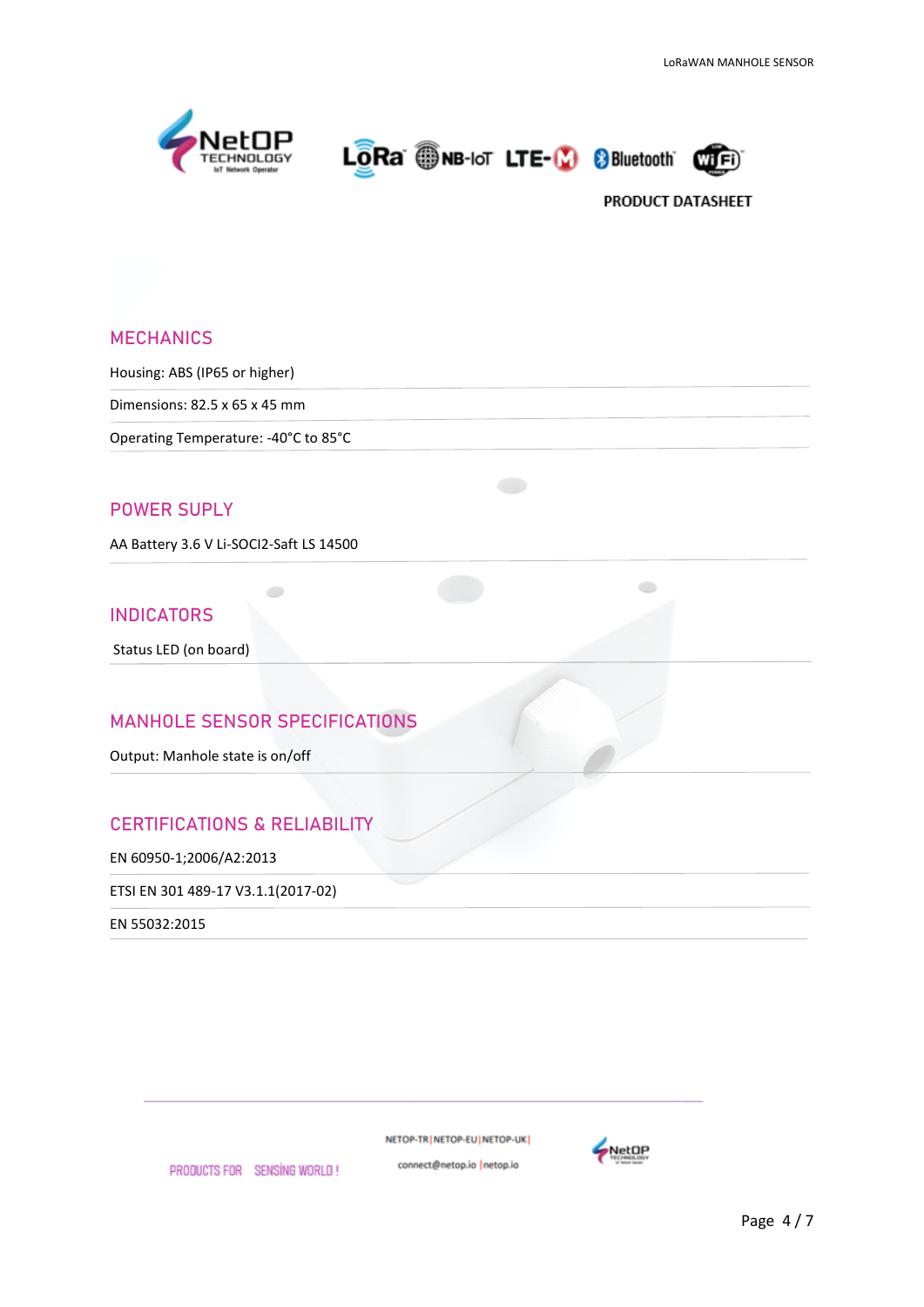





## LoRaWAN FRAME FORMAT

Standard packet size: 24 Bytes

00-01-02-03-04-05-06-07-08-09-10-11-12-13-14-15-16-17-18-19-20-21-22-23

1 byte: Connection Type(1->LoRaWAN)

#### INFORMATION

012345678: Device ID

|1|: Indicates the type of connection the device uses.



NETOP-TR | NETOP-EU | NETOP-UK |



PRODUCTS FOR SENSING WORLD!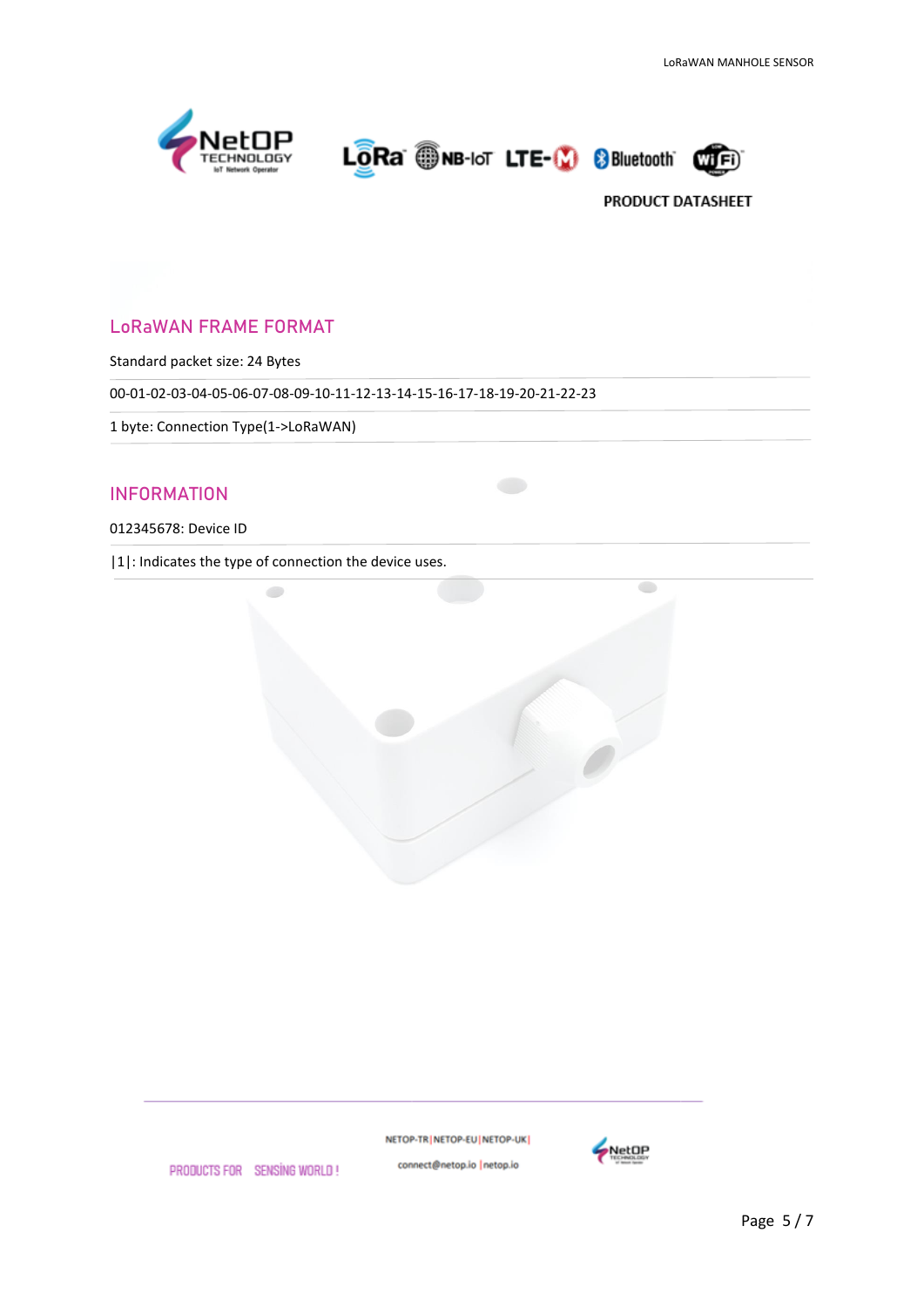

LORA ONB-IOT LTE-10 8Bluetooth



## LoRaWAN MANHOLE SENSOR PROTOCOL

01-20-01-YY-YY-YY-YY-YY-YY-YY-YY-YY-YY-YY-YY-YY-YY-01-2C-25-01-12-0D-EF

01: Selected Slot (1 byte)

20: Manhole Sensor Board ID (1 byte)

01: Manhole State On (00->Manhole State Off)

YY-YY: Empty Data (14 bytes)

012C: Sleeping Period 0x012CH -> 300D Seconds (2 bytes)

25: Payload Counter 0x25H -> 37D (1 byte)

01: Sensor Message Type Periodic (02->Sensor Message Type Interrupt) (1 byte)

12: Sensor FW Version (1 byte)

- **i.** Main Version 1
- **ii.** Sub Version 2

0DEF: 0x0DEFH -> 3567D -> 3567 mV -> 3.567 V (2 bytes)

NETOP-TR NETOP-EU NETOP-UK connect@netop.io |netop.io



PRODUCTS FOR SENSING WORLD!